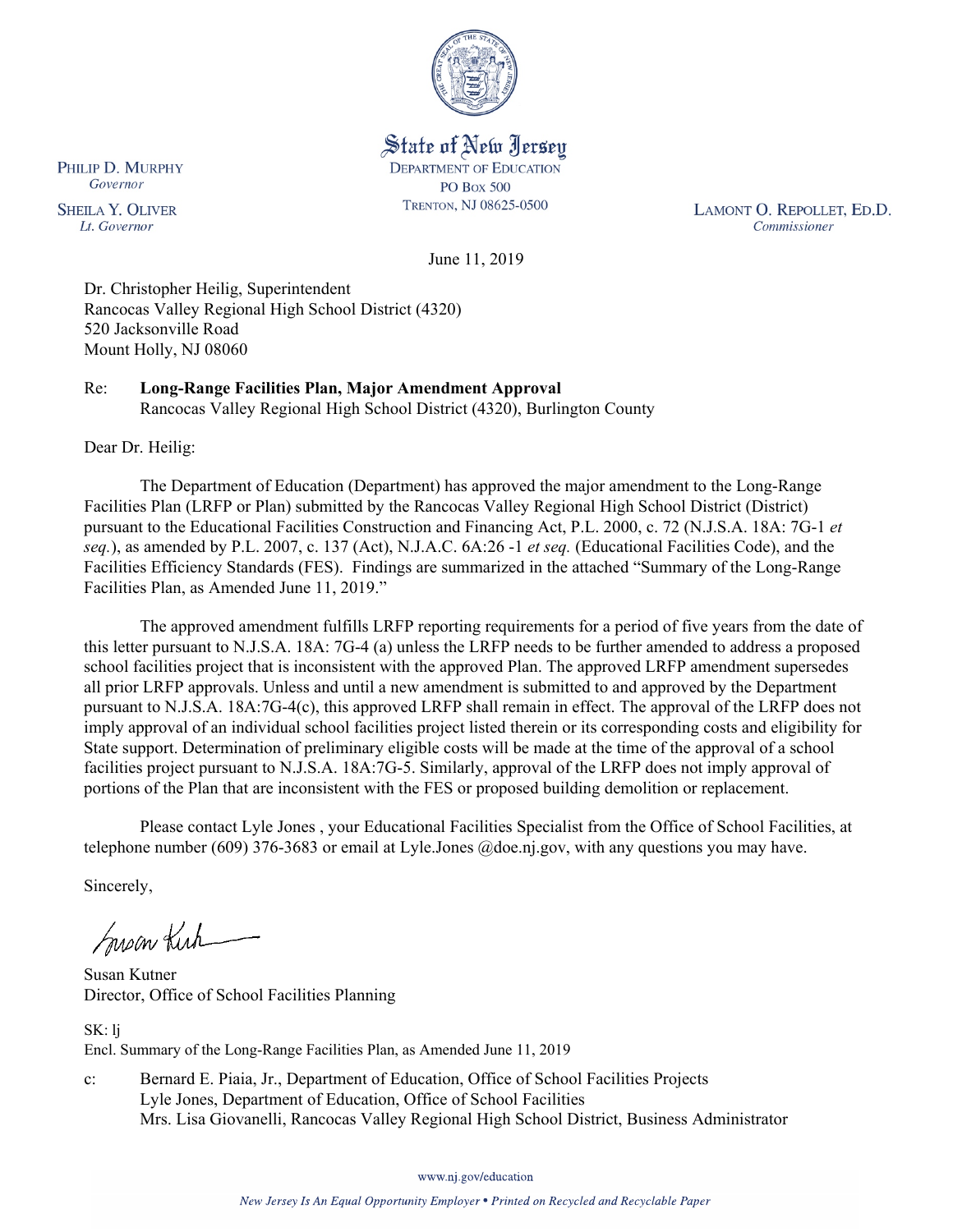# **Rancocas Valley Regional High School District (4320) Summary of the Long-Range Facilities Plan, as Amended June 11, 2019**

The Department of Education (Department) has completed its review of the major amendment to the Long-Range Facilities Plan (LRFP or Plan) submitted by the Rancocas Valley Regional High School District (District) pursuant to the Educational Facilities Construction and Financing Act, P.L. 2000, c. 72 (N.J.S.A. 18A: 7G-1 *et seq.*), as amended by P.L. 2007, c. 137 (Act), N.J.A.C. 6A:26-1 et seq. (Educational Facilities Code), and the Facilities Efficiency Standards (FES).

The following provides a summary of the District's approved amended LRFP. The summary is based on the standards set forth in the Act, the Educational Facilities Code, the FES, District-reported information in the Department's LRFP reporting system, and supporting documentation. The referenced reports in *italic* text are standard reports available on the Department's LRFP website.

#### **1. Inventory Overview**

The District is classified as a Regular Operating District (ROD) for funding purposes. It provides services for students in grades 9-12.

The District identified existing and proposed schools, sites, buildings, rooms, and site amenities in its LRFP. Table 1 lists the number of existing and proposed district schools, sites, and buildings. Detailed information can be found in the *School Asset Inventory Report* and the *Site Asset Inventory Report.*

**As directed by the Department, school facilities projects that have received initial approval by the Department and have been approved by the voters, if applicable, are represented as "existing" in the LRFP.** Approved projects that include new construction and/or the reconfiguration/reassignment of existing program space are as follows: n/a.

#### **Table 1: Number of Schools, School Buildings, and Sites**

|                                              | <b>Existing</b> | <b>Proposed</b> |
|----------------------------------------------|-----------------|-----------------|
| Number of Schools (assigned DOE school code) |                 |                 |
| Number of School Buildings <sup>1</sup>      |                 |                 |
| Number of Non-School Buildings <sup>2</sup>  |                 |                 |
| Number of Vacant Buildings                   |                 |                 |
| Number of Sites                              |                 |                 |

*1 Includes district-owned buildings and long-term leases serving students in district-operated programs 2 Includes occupied district-owned buildings not associated with a school, such as administrative or utility buildings*

Based on the existing facilities inventory submitted by the District:

- Schools using leased buildings (short or long-term):  $n/a$
- Schools using temporary classroom units (TCUs), excluding TCUs supporting construction:  $n/a$
- Vacant/unassigned school buildings: Burlington County Alternative HS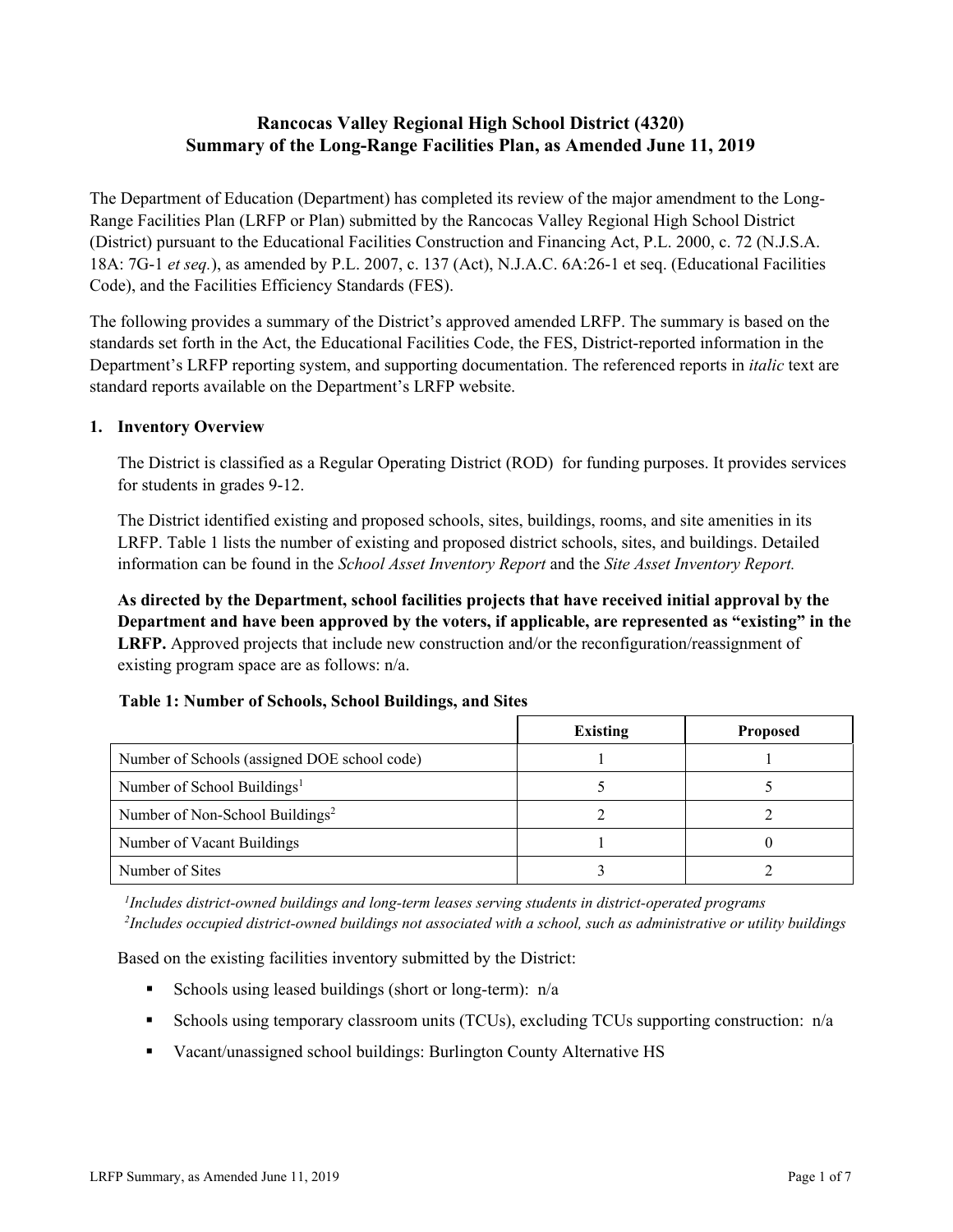**FINDINGS** The Department has determined that the proposed inventory is adequate for approval of the District's LRFP amendment. However, the LRFP determination does not imply approval of an individual school facilities project listed within the LRFP; the District must submit individual project applications for project approval.

# **2. District Enrollments**

The District determined the number of students, or "proposed enrollments," to be accommodated for LRFP planning purposes on a district-wide basis and in each school.

The Department minimally requires the submission of a standard cohort-survival projection. The cohortsurvival method projection method forecasts future students based upon the survival of the existing student population as it moves from grade to grade. A survival ratio of less than 1.00 indicates a loss of students, while a survival ratio of more than 1.00 indicates the class size is increasing. For example, if a survival ratio tracking first to second grade is computed to be 1.05, the grade size is increasing by 5% from one year to the next. The cohort-survival projection methodology works well for communities with stable demographic conditions. Atypical events impacting housing or enrollments, such as an economic downturn that halts new housing construction or the opening of a charter or private school, typically makes a cohort-survival projection less reliable.

#### **Proposed enrollments are based on a standard cohort-survival enrollment projection.**

Adequate supporting documentation was submitted to the Department to justify the proposed enrollments. Table 2 provides a comparison of existing and projected enrollments. All totals include special education students.

| <b>Grades</b>                | <b>Existing Enrollments</b><br>2018-19 | <b>District Proposed Enrollments</b><br>2021-22 |
|------------------------------|----------------------------------------|-------------------------------------------------|
| PK (excl. private providers) |                                        |                                                 |
| Grades K-5                   |                                        |                                                 |
| Grades 6-8                   |                                        |                                                 |
| Grades 9-12                  | 2.047                                  | 1.923                                           |
| Totals K-12                  | 2.047                                  | 1,923                                           |

#### **Table 2: Enrollments**

**FINDINGS** The Department has determined the District's proposed enrollments to be acceptable for approval of the District's LRFP amendment. The Department will require a current enrollment projection at the time an application for a school facilities project is submitted incorporating the District's most recent enrollments in order to verify that the LRFP's planned capacity is appropriate for the updated enrollments.

# **3. District Practices Capacity**

Based on information provided in the room inventories, *District Practices Capacity* was calculated for each school building to determine whether adequate capacity is proposed for the projected enrollments based on district scheduling and class size practices. The capacity totals assume instructional buildings can be fully utilized regardless of school sending areas, transportation, and other operational issues. The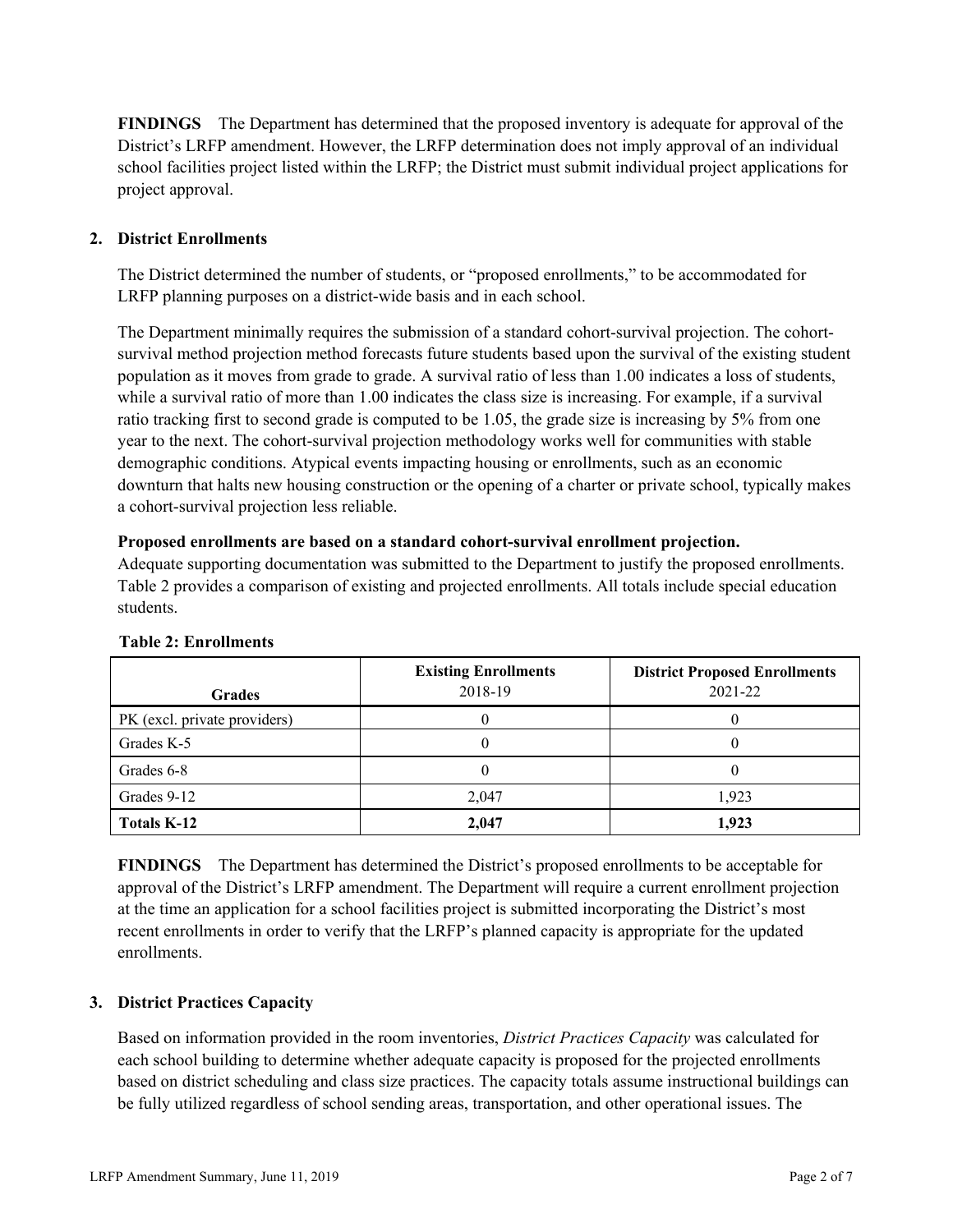calculations only consider district-owned buildings and long-term leases; short term leases and temporary buildings are excluded. A capacity utilization factor of 90% for classrooms serving grades K-8 and 85% for classrooms serving grades 9-12 is applied in accordance with the FES. No capacity utilization factor is applied to preschool classrooms.

In certain cases, districts may achieve adequate District Practices Capacity to accommodate enrollments but provide inadequate square feet per student in accordance with the FES, resulting in educational adequacy issues and "Unhoused Students." Unhoused students are considered in the "Functional Capacity" calculations used to determine potential State support for school facilities projects and are analyzed in Section 4.

Table 3 provides a summary of proposed enrollments and existing and proposed District-wide capacities. Detailed information can be found in the LRFP website reports titled *FES and District Practices Capacity Report, Existing Rooms Inventory Report, and Proposed Rooms Inventory Report.*

| <b>Grades</b>          | <b>Proposed</b><br><b>Enrollments</b> | <b>Existing</b><br><b>District</b><br><b>Practices</b><br>Capacity | <b>Existing</b><br>Deviation* | <b>Proposed</b><br><b>District</b><br><b>Practices</b><br>Capacity | <b>Proposed</b><br>Deviation* |
|------------------------|---------------------------------------|--------------------------------------------------------------------|-------------------------------|--------------------------------------------------------------------|-------------------------------|
| Elementary (PK-5)      | $\theta$                              | 0.00                                                               | 0.00                          | 0.00                                                               | 0.00                          |
| Middle $(6-8)$         | $\theta$                              | 0.00                                                               | 0.00                          | 0.00                                                               |                               |
| High $(9-12)$          | 1,923                                 | 2,150.50                                                           | 227.50                        | 2,150.50                                                           | 227.50                        |
| <b>District Totals</b> | 1,923                                 | 2,150.50                                                           | 227.50                        | 2,150.50                                                           | 227.50                        |

**Table 3: District Practices Capacity Analysis**

*\* Positive numbers signify surplus capacity; negative numbers signify inadequate capacity. Negative values for District Practices capacity are acceptable for approval if proposed enrollments do not exceed 100% capacity utilization.*

Considerations:

- Based on the proposed enrollments and existing room inventories, the District is projected to have inadequate capacity for the following grade groups, assuming all school buildings can be fully utilized: n/a
- Adequate justification has been provided by the District if the proposed capacity for a school significantly deviates from the proposed enrollments. Generally, surplus capacity is acceptable for LRFP approval if additional capacity is not proposed through new construction.

**FINDINGS**The Department has determined that proposed District capacity, in accordance with the proposed enrollments, is adequate for approval of the District's LRFP amendment. The Department will require a current enrollment projection at the time an application for a school facilities project is submitted, incorporating the District's most recent Fall Enrollment Report, in order to verify that the LRFP's planned capacity meets the District's updated enrollments.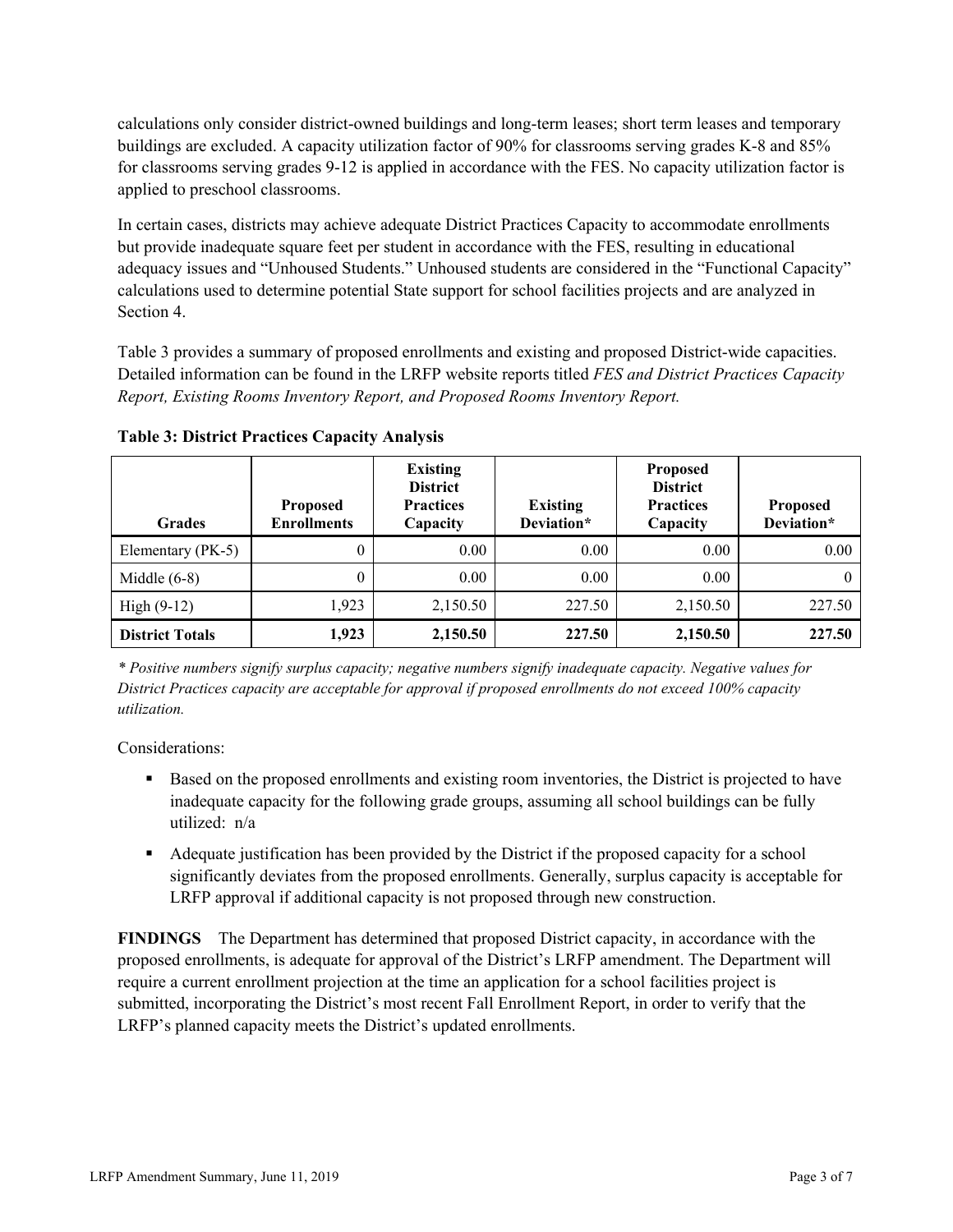### **4. Functional Capacity and Unhoused Students**

*Functional Capacity* was calculated and compared to the proposed enrollments to provide a preliminary estimate of Unhoused Students and new construction funding eligibility.

*Functional Capacity* is the adjusted gross square footage of a school building *(total gross square feet minus excluded space)* divided by the minimum area allowance per full-time equivalent student for the grade level contained therein. *Unhoused Students* is the number of students projected to be enrolled in the District that exceeds the Functional Capacity of the District's schools pursuant to N.J.A.C. 6A:26-2.2(c). *Excluded Square Feet* includes (1) square footage exceeding the FES for any pre-kindergarten, kindergarten, general education, or self-contained special education classroom; (2) grossing factor square footage *(corridors, stairs, mechanical rooms, etc.)* that exceeds the FES allowance, and (3) square feet proposed to be demolished or discontinued from use. Excluded square feet may be revised during the review process for individual school facilities projects.

Table 4 provides a preliminary assessment of the Functional Capacity, Unhoused Students, and Estimated Maximum Approved Area for each FES grade group. The calculations exclude temporary facilities and short-term leased buildings. School buildings proposed for whole or partial demolition or reassignment to a non-school use are excluded from the calculations pending project application review. If a building is proposed to be reassigned to a different school, the square footage is applied to the proposed grades after reassignment. Buildings that are not assigned to a school are excluded from the calculations. Detailed information concerning the calculations can be found in the *Functional Capacity and Unhoused Students Report* and the *Excluded Square Footage Report.*

|                                              | <b>PK/K-5</b> | $6 - 8$  | $9 - 12$ | Total    |
|----------------------------------------------|---------------|----------|----------|----------|
| Proposed Enrollments                         | $\theta$      | $\theta$ | 1,923    | 1,923    |
| FES Area Allowance (SF/student)              | 125.00        | 134.00   | 151.00   |          |
| <b>Prior to Completion of Proposed Work:</b> |               |          |          |          |
| <b>Existing Gross Square Feet</b>            | $\theta$      | $\theta$ | 322,987  | 322,987  |
| Adjusted Gross Square Feet                   | $\Omega$      | $\theta$ | 318,034  |          |
| <b>Adjusted Functional Capacity</b>          | 0.00          | 0.00     | 2,106.18 |          |
| <b>Unhoused Students</b>                     | 0.00          | 0.00     | 0.00     |          |
| Est. Max. Area for Unhoused Students         | $\Omega$      | $\theta$ | 0.00     |          |
| <b>After Completion of Proposed Work:</b>    |               |          |          |          |
| Gross Square Feet                            | $\theta$      | $\theta$ | 322,987  | 322,987  |
| New Gross Square Feet                        | $\Omega$      | $\Omega$ | $\Omega$ | $\Omega$ |
| Adjusted Gross Square Feet                   | $\Omega$      | $\Omega$ | 318,034  | 318,034  |
| <b>Functional Capacity</b>                   | 0.00          | 0.00     | 2,106.18 |          |
| Unhoused Students after Construction         | 0.00          | 0.00     | 0.00     |          |
| Est. Max. Area Remaining                     | 0.00          | 0.00     | 0.00     |          |

**Table 4: Estimated Functional Capacity and Unhoused Students** 

Facilities used for non-instructional or non-educational purposes are ineligible for State support under the Act. However, projects for such facilities shall be reviewed by the Department to determine whether they are consistent with the District's LRFP and whether the facility, if it is to house students (full or part time)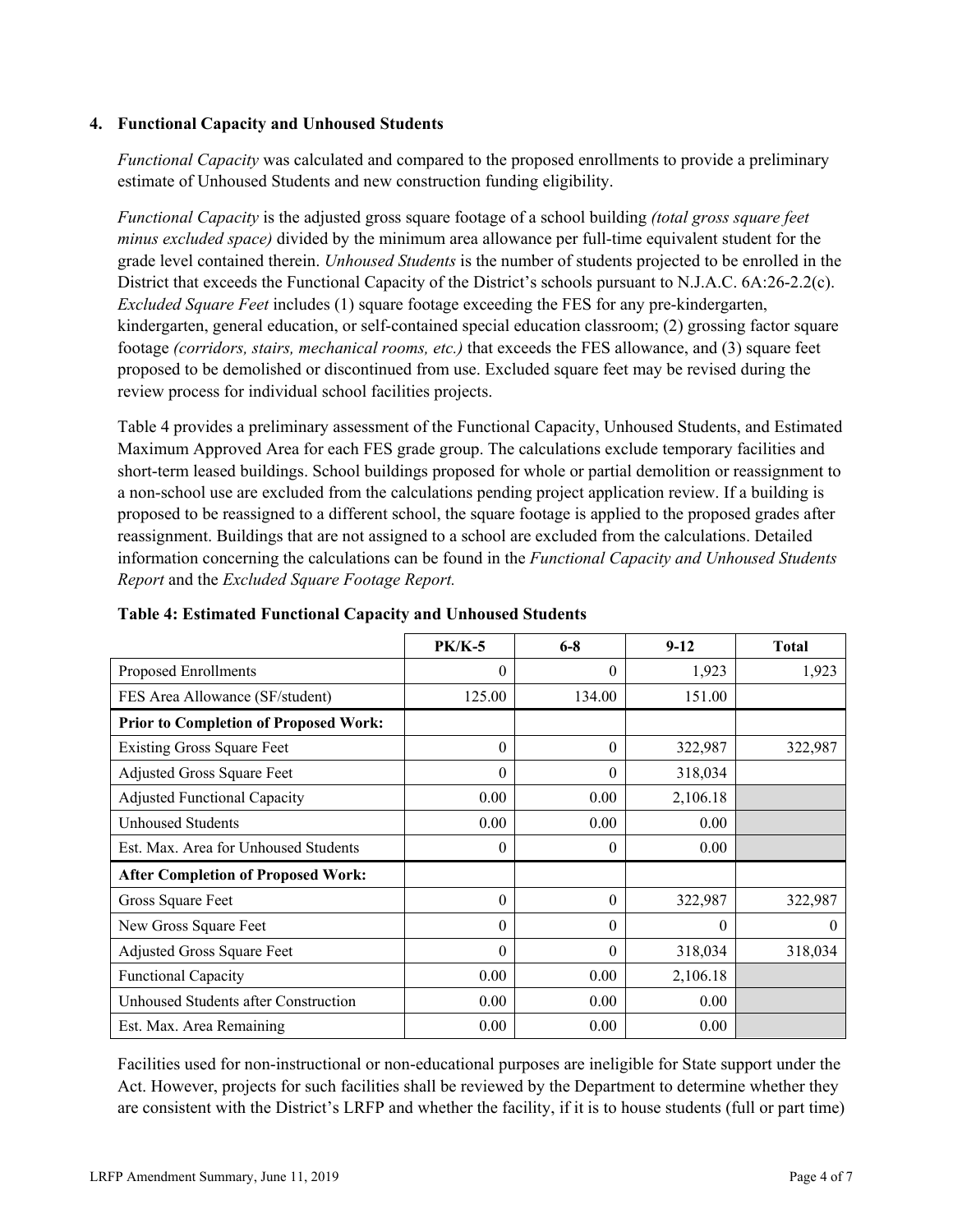conforms to educational adequacy requirements. These projects shall conform to all applicable statutes and regulations.

Estimated costs represented in the LRFP by the District are for capital planning purposes only. The estimates are not intended to represent preliminary eligible costs or final eligible costs of approved school facilities projects.

Considerations:

- The District does not have approved projects pending completion, as noted in Section 1, that impact the Functional Capacity calculations.
- **The Functional Capacity calculations** *exclude* square feet proposed for demolition or discontinuation for the following FES grade groups and school buildings pending a feasibility study and project review: n/a .
- Based on the preliminary assessment, the District has Unhoused Students prior to the completion of proposed work for the following FES grade groups: n/a.
- New construction is proposed for the following FES grade groups:  $n/a$ .
- **Proposed new construction exceeds the estimated maximum area allowance for Unhoused** Students prior to the completion of the proposed work for the following grade groups: n/a.
- The District, based on the preliminary LRFP assessment, will not have Unhoused Students after completion of the proposed LRFP work. If the District is projected to have Unhoused Students, adequate justification has been provided to confirm educational adequacy in accordance with Section 6 of this determination.

**FINDINGS** Functional Capacity and Unhoused Students calculated in the LRFP are preliminary estimates. Preliminary Eligible Costs (PEC) and Final Eligible Costs (FEC) will be included in the review process for specific school facilities projects. A feasibility study undertaken by the District is required if building demolition or replacement is proposed per N.J.A.C. 6A:26-2.3(b)(10).

# **5. Proposed Work**

The District assessed program space, capacity, and physical plant deficiencies to determine corrective actions. Capital maintenance, or *"system actions,"* address physical plant deficiencies due to operational, building code, and /or life cycle issues. Inventory changes, or *"inventory actions,*" add, alter, or eliminate sites, site amenities, buildings, and/or rooms.

The Act (N.J.S.A. 18A:7G-7b) provides that all school facilities shall be deemed suitable for rehabilitation unless a pre-construction evaluation undertaken by the District demonstrates to the satisfaction of the Commissioner that the structure might pose a risk to the safety of the occupants even after rehabilitation or that rehabilitation is not cost-effective. Pursuant to N.J.A.C. 6A:26-2.3(b)(10), the Commissioner may identify school facilities for which new construction is proposed in lieu of rehabilitation for which it appears from the information presented that new construction is justified, provided, however, that for such school facilities so identified, the District must submit a feasibility study as part of the application for the specific school facilities project. The cost of each proposed building replacement is compared to the cost of additions or rehabilitation required to eliminate health and safety deficiencies and to achieve the District's programmatic model.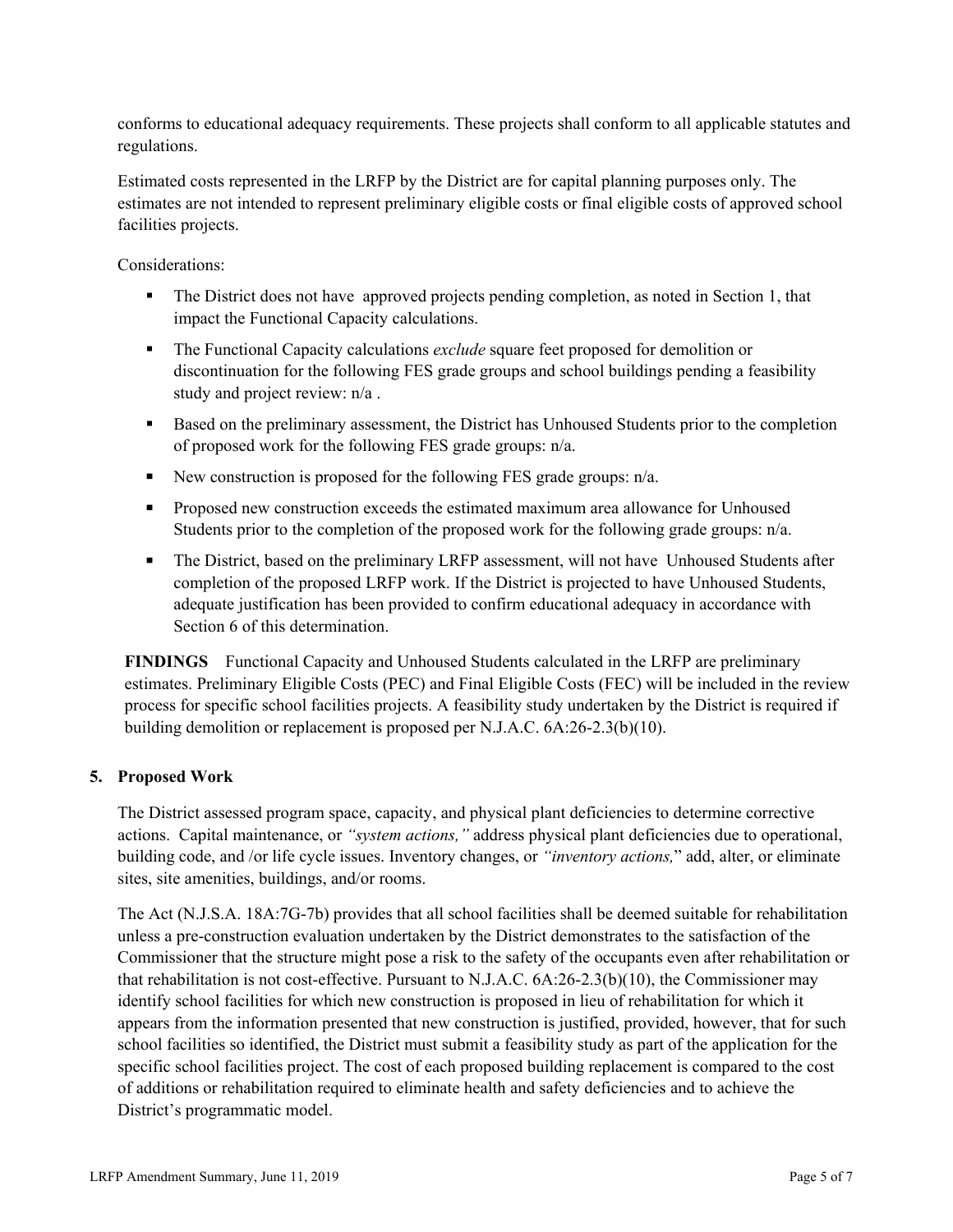Table 5 lists the scope of work proposed for each school based on the building(s) serving their student population. Detailed information can be found in the LRFP website reports titled *"School Asset Inventory," "LRFP Systems Actions Summary," and "LRFP Inventory Actions Summary."*

With the completion of the proposed work, the following schools are proposed to be eliminated: n/a; the following schools are proposed to be added: n/a .

| <b>Proposed Scope of Work</b>                                                                  | <b>Applicable Schools</b>                  |
|------------------------------------------------------------------------------------------------|--------------------------------------------|
| Renovation only (no new construction)                                                          |                                            |
| System actions only (no inventory actions)                                                     | Rancocas Valley Regional High School (050) |
| Existing inventory actions only (no systems actions)                                           | n/a                                        |
| Systems and inventory changes                                                                  | n/a                                        |
| <b>New construction</b>                                                                        |                                            |
| Building addition only (no systems or existing inventory actions)                              | n/a                                        |
| Renovation and building addition (system, existing inventory,<br>and new construction actions) | n/a                                        |
| New building on existing site                                                                  | n/a                                        |
| New building on new or expanded site                                                           | n/a                                        |
| Site and building disposal (in addition to above scopes)                                       |                                            |
| Partial building demolition                                                                    | n/a                                        |
| Whole building demolition                                                                      | n/a                                        |
| Site and building disposal or discontinuation of use                                           | n/a                                        |

**Table 5. School Building Scope of Work**

**FINDINGS** The Department has determined that the proposed work is adequate for approval of the District's LRFP amendment. However, Department approval of proposed work in the LRFP does not imply the District may proceed with a school facilities project. The District must submit individual project applications with cost estimates for Department project approval. Both school facilities project approval and other capital project review require consistency with the District's approved LRFP.

# **6. Proposed Room Inventories and the Facilities Efficiency Standards**

The District's proposed school buildings were evaluated to assess general educational adequacy in terms of compliance with the FES area allowance pursuant to N.J.A.C. 6A:26-2.2 and 2.3.

District schools none selected proposed to provide less square feet per student than the FES after the completion of proposed work as indicated in Table 5.

**FINDINGS** The Department has determined that the District's proposed room inventories are adequate for LRFP approval. If school(s) are proposed to provide less square feet per student than the FES area allowance, the District has provided justification indicating that the educational adequacy of the facility will not be adversely affected and has been granted an FES waiver by the Department pending project submission and review. This determination does not include an assessment of eligible square feet for State support, which will be determined at the time an application for a specific school facilities project is submitted to the Department. The Department will also confirm that a proposed school facilities project